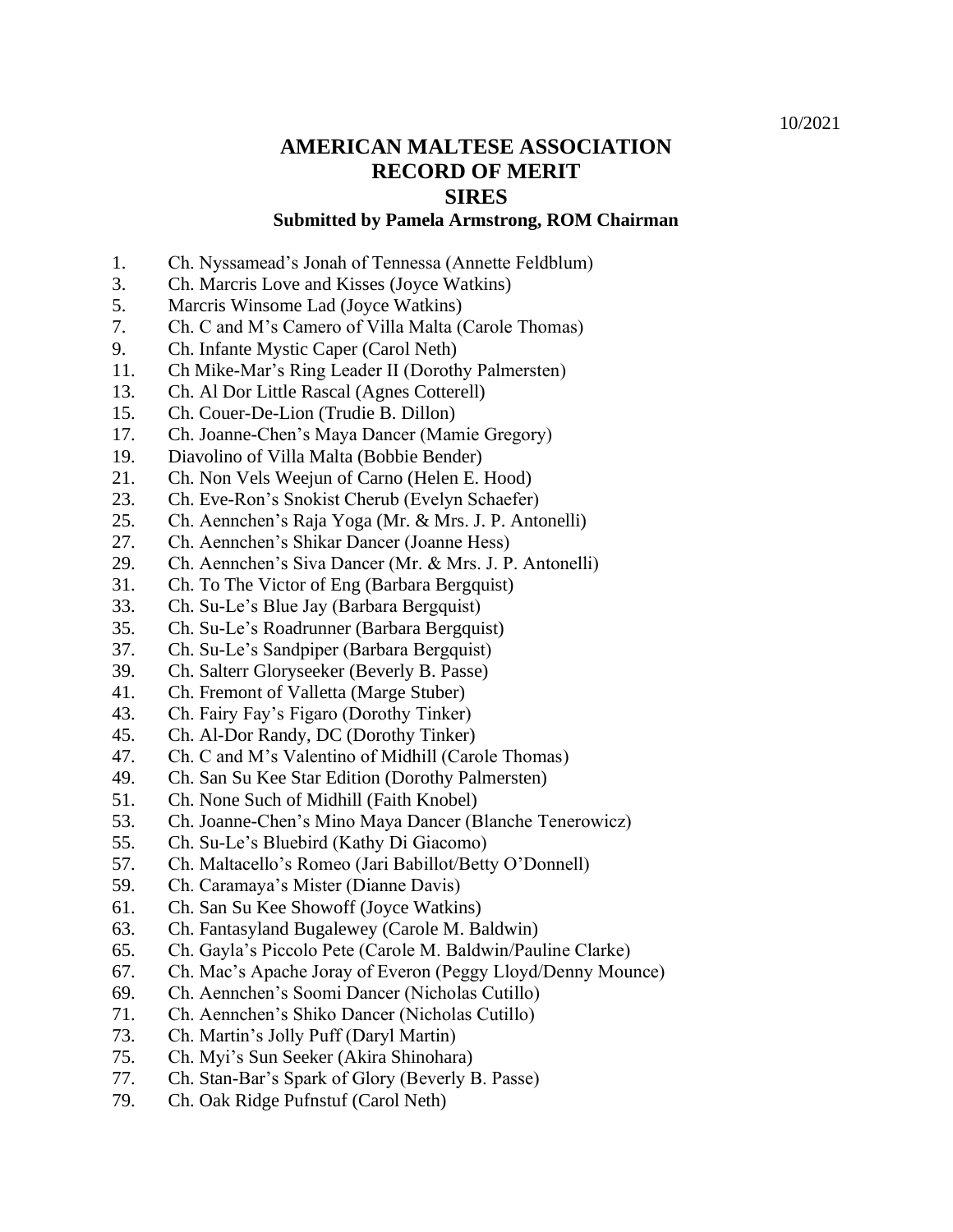- 81. Ch. Richelieu Christmas Classic (Madonna Garber)
- 83. Ch. Jo Ann's Merrylane Matchmaker (JoAnn Dinsmore)
- 85. (not issued)
- 87. Ch. Oak Ridge Country Charmer (Carol Neth)
- 89. Ch. Russ Ann Mr Pip (Anna Mae Hardy)
- 91. Ch. Gordon's Pocket Rocket (Pauline Clark)
- 93. Ch. Bobbelee Stuffed Shirt (Glynette Cass)
- 95. Ch. Non-Vels Bel Ria of C and M (Helen Hood)
- 97. Ch. Joanne Chen's After the Lovin (Sue Kuecher)
- 99. Ch. Tampiers Love Me Tender (Sue Kuecher)
- 101. Ch. Lalace's Lorac Dream Dancer (Simone Smith)
- 103. Ch. Fantasyland Pete R Wabbit (Carole M. Baldwin)
- 105. Ch. Fantasyland Pride N Joy (Carole M. Baldwin)
- 107. Ch. Revlo's Sir of Batoche (Carole Thomas)
- 109. Ch. Marcris Marshmallow (Joyce Watkins)
- 111. Ch. Non-Vels Weejun (Candace Mathes)
- 113. Ch. C and M's Tootsey Wootsey (Carole Thomas/Mary Day)
- 115. Ch. Myi's Glory Boy Seeker (Peggy L. Lloyd)
- 117. Ch. Carlinda's Latest Fashion (Martha & Linda DiGiovanni)
- 119. Ch. Fantasyland Dan D Lion (Carole M. Baldwin)
- 121. Myi's Path to Glory (Pauline L. Vieiro)
- 123. Ch. Wesglyn Yosemite Sam (James L. & Jane S. Benard)
- 125. Ch. Shaw's Tattoo Amee (Gerda M. Shaw)
- 127. Ch. Scylla's Mina Maya Starfire (Vicki Martin Abbott)
- 129. Ch. Su-Le's Alar (Christine Pearson/Sandra Kenner)
- 131. Ch. Bienaimee Mino Maya Scamp (Blanche Tenerowicz)
- 133. Ch. Martin's Koko Bean Puff (Rena Martin/Daryl Martin)
- 135. Ch. Serenade's Moonlight Gambler (Sandra K. Schmidt)
- 137. Ch. C and M's Tootsey's Tinker Toy (Carole Thomas/Mary Day)
- 139. Ch. Mike Mar's Jackpot (Gerda M. Shaw)
- 141. Ch. Kathan's Sunshine Superman (Barbara Bergquist)
- 143. Ch. Su-Le's Cordon Bleu (Barbara Bergquist)
- 145. Ch. C and M's Tootsey's Lolllypop (Carole Thomas/Mary Day/S LeMond Ray)
- 147. Ch. Wesglyn Beyond Duplication (Glynette L. Cass)
- 149. Ch. Marcris Marshmallow Showoff (Pamela Armstrong)
- 151. Ch. Fable's Steadfast Tin Soldier (Elyse R. Fischer)
- 153. Ch. Fable-Kathan Rip Van Winkle (Elyse R. Fischer)
- 155. Ch. Windsong White Tie N' Tails (Debra C. Kirsch)
- 157. Ch. Rustwick Crisandra Ric Rac (Mrs. H. H. Thies)
- 159. Ch. Bar None Electric Horseman (Jacqueline Garber)
- 161. Ch. Crisandra's Nottingham Lace (Christine Pearson/Sandra Kenner)
- 163. Ch. Temris Ashley Boy (Leslie Leeper & Virginia Leeper)
- 165. Ch. Pashes Smile Warning (Sheila Meyers)
- 167. Ch. C & M's Brutus Maximus (Cherri Fleming/Mary Day)
- 169. Ch. Serenade's Dandelion (Sandra Schmidt)
- 171. Ch. Enchanted Pistol Pete (Carole M. Baldwin)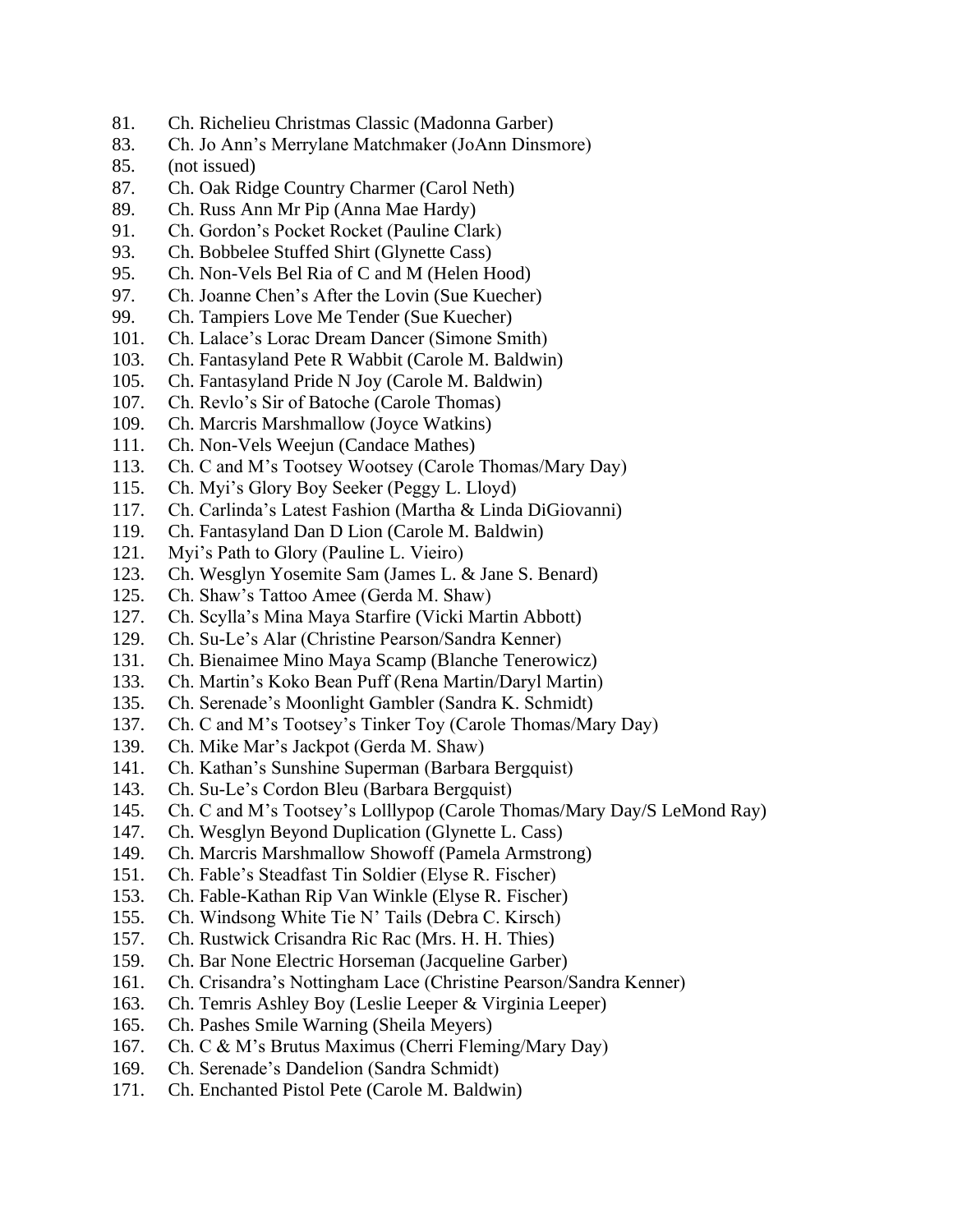- 173. Ch. Fantasyland Jump For Joy (Carole M. Baldwin)
- 175. Ch. Fantasyland Billy Idol (Carole M. Baldwin)
- 177. Ch. Pashes Moonlight Beau (Patsy Stokes & Sheila Meyers)
- 179. Ch. Wesglyn Hot Pursuit (Glynnette L. Cass & Jean Oxenfort)
- 181. Ch. Marcris Risque' Business [ROMX #1] (Joyce Watkins)
- 183. Ch. Pashes Beau Didley (Sheila Meyers & Patsy Stokes)
- 185. Ch. Su-Le Hoot Owl (Nancy Dorman)
- 187. Ch. Martin's Bumble Bee Puff (Daryl Martin)
- 189. Ch. Martin's Sweet Bean Puff (Daryl Martin)
- 191. Ch. Martin's Geoffrey Bean Puff (Daryl Martin)
- 193. Ch. Martin's Glimmer Bean Puff (Daryl Martin)
- 195. Ch. Marcris Love (Diane Davis)
- 197. Ch. Myi's Sin Seeker (Beverly Passe)
- 199. Ch. Dekir's Bearly There (Debra C. Kirsch & Diane D. Davis)
- 201. Ch. Myi's Star Seeker (Beverly B. Passe)
- 203. Ch. Myi's Siin Seeker (Akira Shinohara)
- 205. Ch. Myi's Soul Seeker (Marge Lewis)
- 207. Ch. Myi's Ode To Glory Seeker (Beverly B. Passe)
- 209. Ch. Sybaris Jeffery Bean (Sandra Schmidt & Leonard Reppond)
- 211. Ch. Crisandra's Petit Point Lace (Christin Pearson & Sandra Kenner)
- 213. Ch. Shamrock's Toya's Whitetail (Sheryll A. Grothe)
- 215. Ch. Richelieus Masaru of Bentan's (Madonna S. Garber & Judy E. McQuiston)
- 217. Ch. Rio Vista Rebel Starfire (Susan Branham)
- 219. Ch. Villa Maltas Kimba Stardust (Janet E. Licate)
- 221. Ch. Weewyte's Raphael (Margaret Lewis & Jacqueline Black)
- 223. Ch. Chrisandra's Lil Lord Corduroy (Christine Pearson & Sandra Kenner)
- 225. Ch. Temris Pink Panther (Hiroshi Arakaki)
- 227. Ch. Marcris Indecent Proposal (Larry & Angela Stanberry)
- 229. Ch. Di-Ell's Coca Cola Cowboy (Eleanor Merget)
- 231. Ch. Senoj Pines Lil Lord McMity (Cindy Jones)
- 233. Ch. Hi-Lite Marshmallow Menace (Carol & Leonard Kauk)
- 235. Ch. Crisandra Scylla Flashfire (Christine Pearson & Sandra Kenner)
- 237. Ch. Wynsom Word Is Out (Jerre Dunlap)
- 239. Ch. Round Robin's One Man Show (Jack R. Round and Joan T. Round)
- 241. Ch. Myi's Swan of Glory (Judith K. Hunter)
- 243. Ch. Serenade's Big Bad John (Sandra Schmidt)
- 245. Ch. Rhapsody's Bleu Horizon (Tonia Holibaugh)
- 247. Ch. Wesglen Country Fella (Glynnette L. Cass)
- 249. Ch. Sand Island Small Buoy Lite (Larry C. Abbott & Joseph F. Joly III)
- 251. Ch. Wesglyn Don't Toy With Me (Glynette L. Cass)
- 253. Ch. Marcris Risque` Shameless (Jeanne Haley & Richard Haley)
- 255. Ch. Dagenais Marshmallow Magic (Helene Rezek)
- 257. Ch. Naysmith Elkins Show 'Em How (Beatrice Naysmith)
- 259. Ch. Luvsong Risque' Affair (Jodi & Robert Eckardt)
- 261. Villa Maltas Bronco Ultra (Janet McCarty)
- 263. Richelieu's Top Gun (Dr. Dayl Godsell)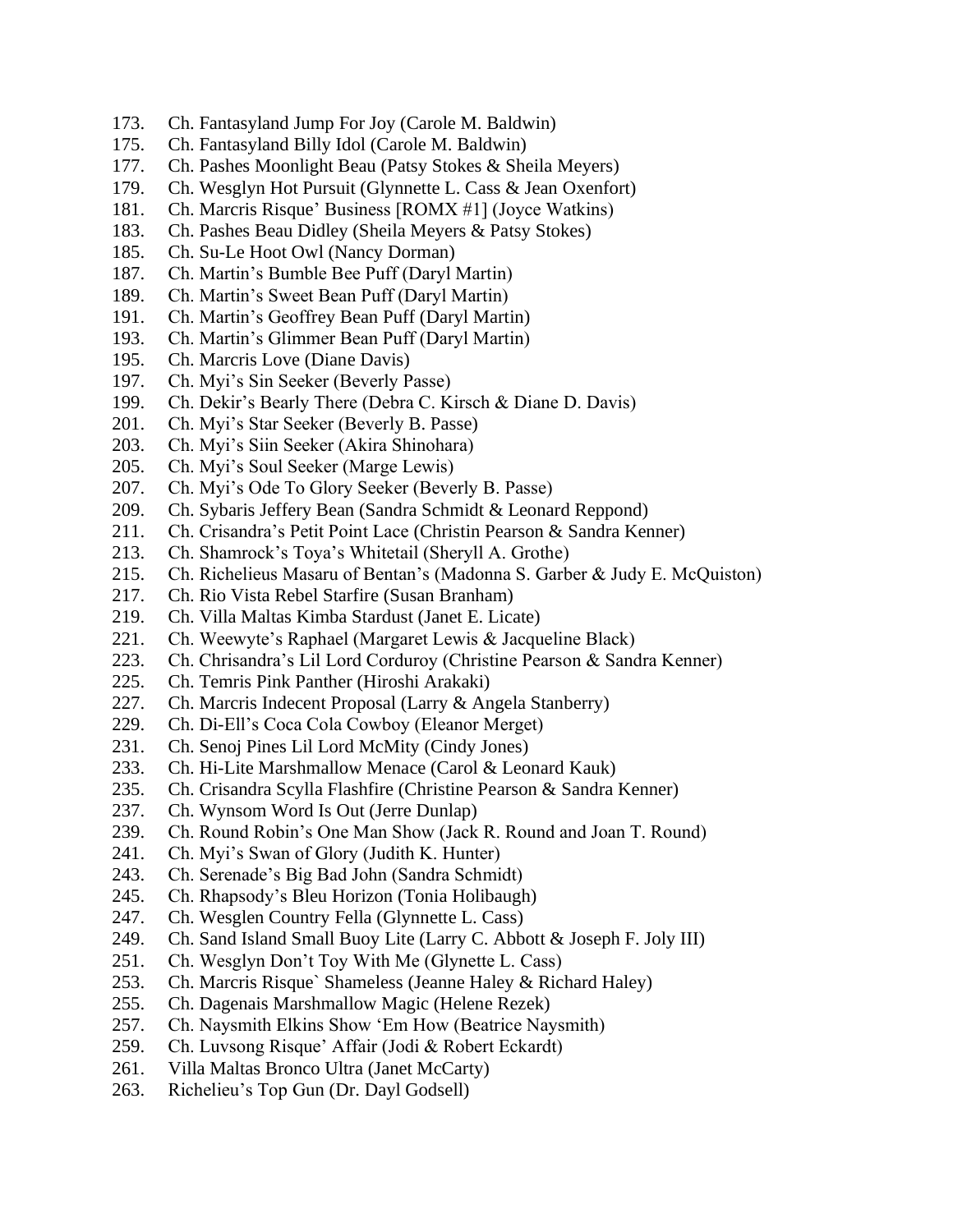- 265. Ch. Merri Bentley (Ingela M. Gram)
- 267. Ch. Serenade's Bachelor Button (Sandra Schmidt & Al Graber)
- 269. Ch. Divine's Indecent Rumor Has It (Larry & Angela Stanberry)
- 271. Ch. Chatterly's Didley Dimitrie (Larry & Angela Stanberry)
- 273. Ch. Divine's Magic Memory of Didley (Larry & Angela Stanberry)
- 275. Ch. Wesglyn Corporate Raider (Glynette L. Cass)
- 277. Ch. Candlewyck Dreamboat of Stars (Janet E. Licate)
- 279. Ch. Marcris Risque' Omen (Joyce Watkins)
- 281. Ch. Jo-San's Sweet Thundr N' Lighten (Tammy Hauptman)
- 283. Ch. Snow Angel's White Tie Affair (Linda P. Lamoureux)
- 285. Ch. Pashes Dream Phantasy (Sheila S. Meyers & Patsy Stokes)
- 287. Ch. Marcris Omens Hi-Lite (Pamela Armstrong)
- 289. Ta-Jon's Bare Necessities (Sharon Pearson)
- 291. Ch. Su-Le's Lakota Boy (Linda S. Wert & Gregory L. Wert)
- 293. Ch. Pashes Keeper of The Dream ( Sheila Meyers & Patsy Stokes)
- 295. Ch. Sazerac Eye Opener (Judith L. Frichter & Daryl Martin)
- 297. Ch. Myi's Midsummer Night Swan (Carolyn Dahl)
- 299. Ch. Myi's K.C. Fantasia (Jerry L. McConnell)
- 301. Ch. Windsong Jaime (Sandra K. Schmidt)
- 303. Ch. Hi-Lite Seattle Showoff (Pamela Armstrong)
- 305. Ch. Divine's Risque' Moment (Larry & Angela Stanberry)
- 307. Ch. Di-Ell's Deamon Duster (Cynthia F. Landry)
- 309. Ch. Villa Maltas Jetson II (Deborah L. Palmieri & Deborah A. Martin
- 311. Ch. Divine's Indecent Cajun Creation (Bethany Ann Lauer)
- 313. Ch. Round Robin's Most Happy Guy (Joan & Jack Round)
- 315. Ch. Hi-Lite Elisha For Maltangel (Ron Stonke & Pamela Armstrong)
- 317. Ch. Senoj's Lil Ghost of Chance (Cindy J. Jones)
- 319. Ch. Marcris Don Juan (Joyce Watkins)
- 321. Ch. Sunncrest A Sign of The Times (Bethany Lauer)
- 323. Ch. Laureal's Cajun Hot Shot (Roxanne Miligan)
- 325. Ch. Hi-Lite The Last Crusade (Ron Stonke & Pamela Armstrong)
- 327. Ch. Divine's Indecent Desparado (Barbara Davis)
- 329. Ch. Marcris Thrill of Victory (Tonia Holibaugh & Barbara Davis)
- 331. Ch. Rhapsody's Partners in Crime (Hillary Knoeppel)
- 333. Ch. Rhapsody's Indecent Mystery (Luciana Giallombardo)
- 335. Ch. Divine's Just For Keeps (Larry & Angela Stanberry)
- 337. Ch. Laureal's Divine Design (Larry & Angela Stanberry)
- 339. Ch. Divine's Marc of Friendship (Christine Gilles)
- 341. Ch. Wesglyn Mandatory Recount (Glynnette Cass)
- 343. Ch. Rhapsody's Jokers Are Wild (Tonia Holibaugh & Barbara Davis)
- 345. Ch. Hi-Lite Risque' Gold Fever (Sarah Jackson & Rosemary Jackson)
- 347. Ch. Scruffy Validian Remarc Riot (Sandra Grizzell & Peter Rogers III)
- 349. Ch. Avante Chasing The Blaze (Bethany Lauer)
- 351. Ch. Showboat Gigalo's PT Cruiser (Sarah Stangeland & Barbara Brown)
- 353. Ch. Hi-Lite Seattle Sail Away (Pamela Armstrong)
- 355. Ch. Windsong Showtime Gambler (Diane Davis & Helen Petke)